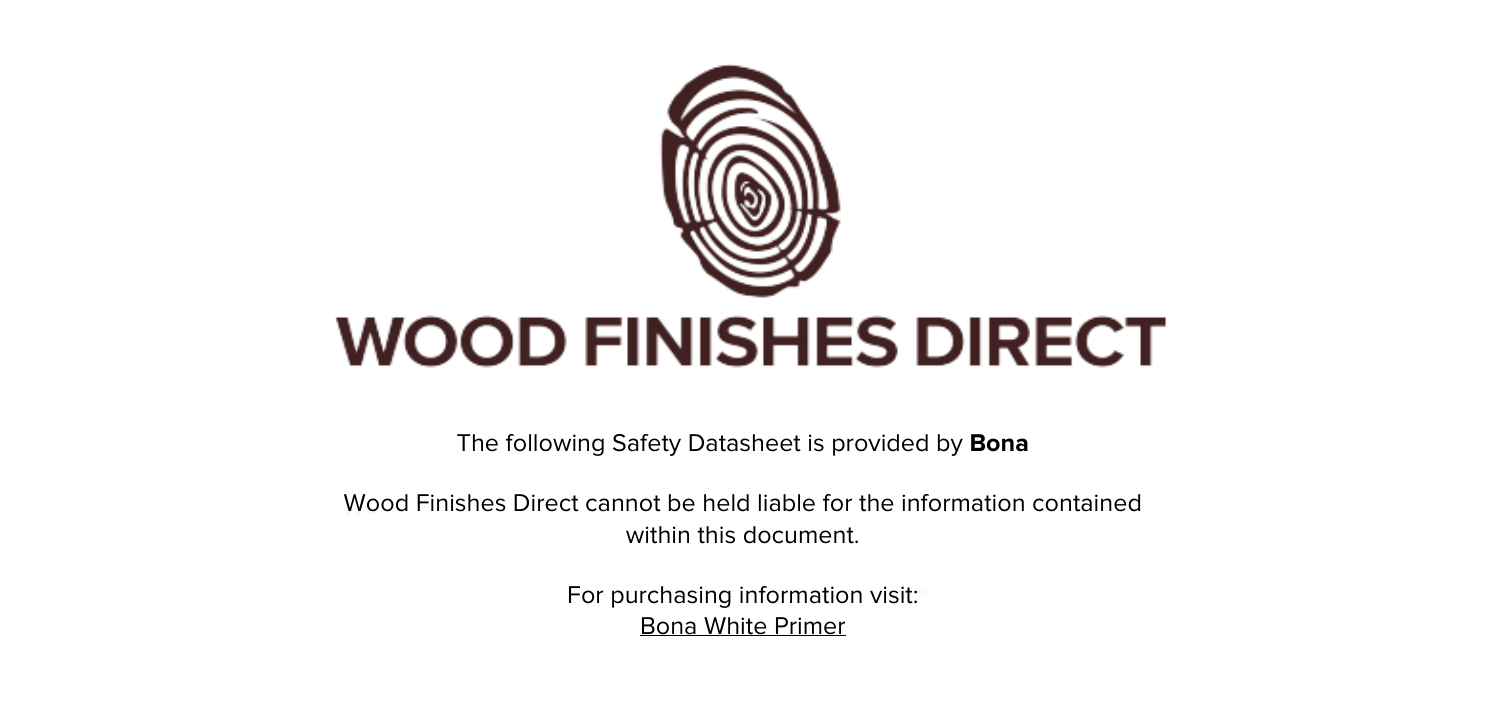# **SAFETY DATA SHEET**



**Bona White** 

# SECTION 1: Identification of the substance/mixture and of the company/ undertaking

| <b>1.1 Product identifier</b>                        |                                                                                   |
|------------------------------------------------------|-----------------------------------------------------------------------------------|
| <b>Product name</b>                                  | : Bona White                                                                      |
| <b>Product code</b>                                  | : Not available.                                                                  |
| <b>Product description</b>                           | : Waterborne finish for wooden floor                                              |
| <b>Product type</b>                                  | $:$ Liquid.                                                                       |
|                                                      | 1.2 Relevant identified uses of the substance or mixture and uses advised against |
|                                                      | Not applicable.                                                                   |
| 1.3 Details of the supplier                          | Bona AB<br>÷.<br>Box 210 74                                                       |
| of the safety data sheet                             | <b>SE-200 21 MALMÖ</b><br><b>SWEDEN</b>                                           |
|                                                      | Tel. +46-(0)40-38 55 00                                                           |
| e-mail address of person<br>responsible for this SDS | : Environment@bona.com                                                            |
|                                                      |                                                                                   |
|                                                      | t                                                                                 |
|                                                      |                                                                                   |
| <b>Supplier</b>                                      |                                                                                   |
| <b>Telephone number</b>                              | : 46(0)40385500                                                                   |
| <b>Hours of operation</b>                            | $:$ Office hours $8 - 16$ .                                                       |
| <b>Information limitations</b>                       | : Information in English only!                                                    |
|                                                      |                                                                                   |

# **SECTION 2: Hazards identification**

| 2.1 Classification of the substance or mixture |                                                                                                                                                                |
|------------------------------------------------|----------------------------------------------------------------------------------------------------------------------------------------------------------------|
| <b>Product definition</b>                      | $:$ Mixture                                                                                                                                                    |
| Not classified.                                | <b>Classification according to Regulation (EC) No. 1272/2008 [CLP/GHS]</b>                                                                                     |
|                                                | The product is not classified as hazardous according to Regulation (EC) 1272/2008 as amended.<br><b>Classification according to Directive 1999/45/EC [DPD]</b> |
| <b>Classification</b>                          | The product is not classified as dangerous according to Directive 1999/45/EC and its amendments.<br>: Not classified.                                          |
|                                                | See Section 16 for the full text of the R phrases or H statements declared above.                                                                              |
|                                                | See Section 11 for more detailed information on health effects and symptoms.                                                                                   |
| <b>2.2 Label elements</b>                      |                                                                                                                                                                |
| <b>Signal word</b>                             | : No signal word.                                                                                                                                              |
| <b>Hazard statements</b>                       | : No known significant effects or critical hazards.                                                                                                            |
| <b>Precautionary statements</b>                |                                                                                                                                                                |
| <b>Prevention</b>                              | : Not applicable.                                                                                                                                              |
| <b>Response</b>                                | : Not applicable.                                                                                                                                              |
| <b>Storage</b>                                 | : Not applicable.                                                                                                                                              |
|                                                |                                                                                                                                                                |

**Date of issue/Date of revision**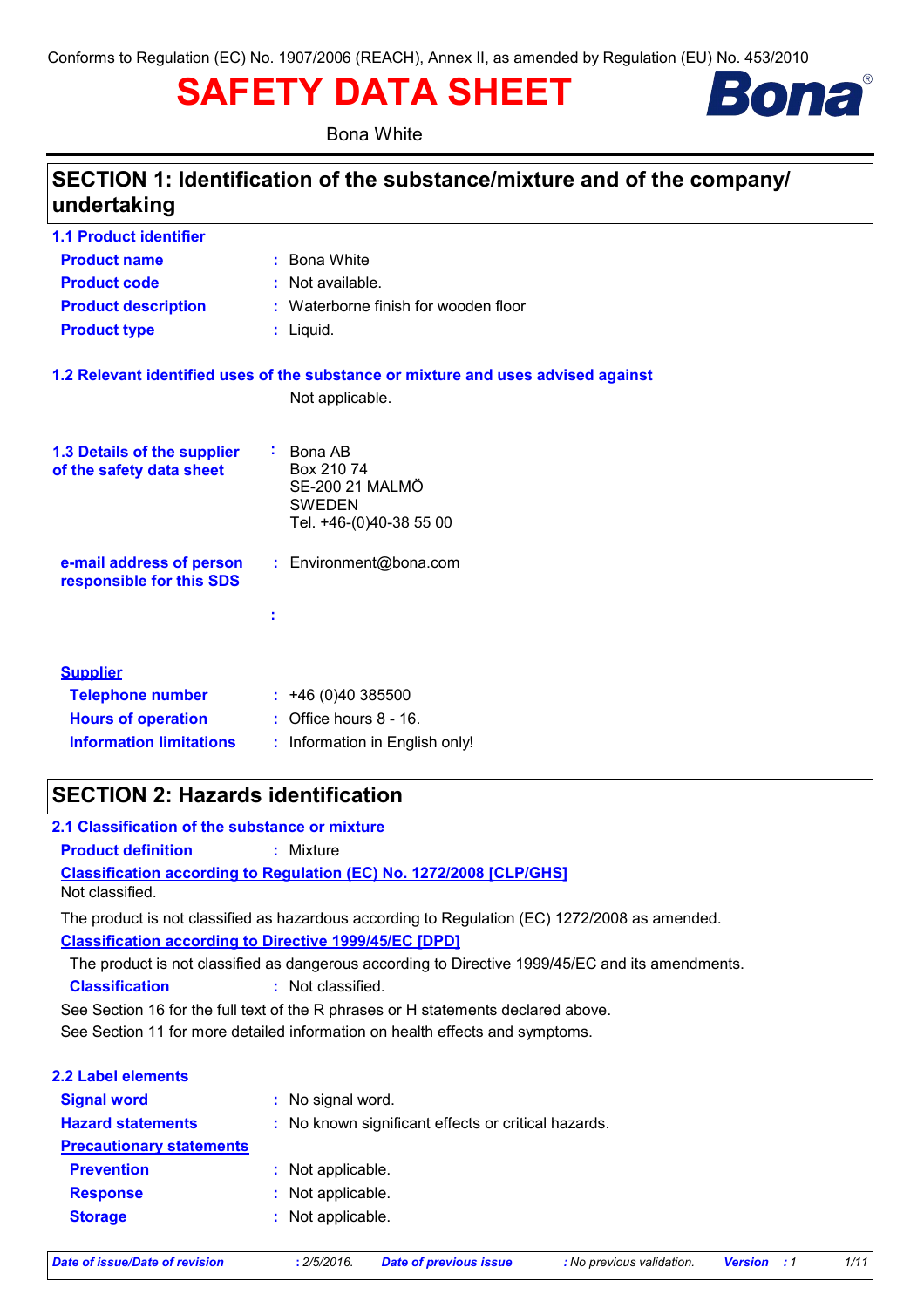### **SECTION 2: Hazards identification**

| <b>Disposal</b>                                                                                                                                                 | : Not applicable.                                                                                                              |
|-----------------------------------------------------------------------------------------------------------------------------------------------------------------|--------------------------------------------------------------------------------------------------------------------------------|
| <b>Supplemental label</b><br>elements                                                                                                                           | : Contains 2,4,7,9-tetramethyldec-5-yne-4,7-diol. May produce an allergic reaction.<br>Safety data sheet available on request. |
| <b>Annex XVII - Restrictions</b><br>on the manufacture,<br>placing on the market and<br>use of certain dangerous<br>substances, mixtures and<br><b>articles</b> | : Not applicable.                                                                                                              |
| <b>Special packaging requirements</b>                                                                                                                           |                                                                                                                                |
| <b>Containers to be fitted</b><br>with child-resistant<br>fastenings                                                                                            | : Not applicable.                                                                                                              |
| <b>Tactile warning of danger : Not applicable.</b>                                                                                                              |                                                                                                                                |

### 2.3 Other hazards

Other hazards which do : None known. not result in classification

### **SECTION 3: Composition/information on ingredients**

**3.2 Mixtures** 

### : Mixture

|                                                 |                                                      |               |                 | <b>Classification</b>                            |      |
|-------------------------------------------------|------------------------------------------------------|---------------|-----------------|--------------------------------------------------|------|
| <b>Product/ingredient</b><br>name               | <b>Identifiers</b>                                   | $\frac{9}{6}$ | 67/548/EEC      | <b>Regulation (EC)</b><br>No. 1272/2008<br>[CLP] | Type |
| $(2$ -methoxymethylethoxy) REACH #:<br>propanol | 01-2119450011-60<br>EC: 252-104-2<br>CAS: 34590-94-8 | $\geq 3 - 5$  | Not classified. | Not classified.                                  | [2]  |

There are no additional ingredients present which, within the current knowledge of the supplier and in the concentrations applicable, are classified as hazardous to health or the environment, are PBTs, vPvBs or Substances of equivalent concern, or have been assigned a workplace exposure limit and hence require reporting in this section.

### Type

[1] Substance classified with a health or environmental hazard

[2] Substance with a workplace exposure limit

[3] Substance meets the criteria for PBT according to Regulation (EC) No. 1907/2006, Annex XIII

[4] Substance meets the criteria for vPvB according to Regulation (EC) No. 1907/2006, Annex XIII

[5] Substance of equivalent concern

Occupational exposure limits, if available, are listed in Section 8.

# **SECTION 4: First aid measures**

| <b>4.1 Description of first aid measures</b>                                                                                                                                                                |
|-------------------------------------------------------------------------------------------------------------------------------------------------------------------------------------------------------------|
| : In all cases of doubt, or when symptoms persist, seek medical attention. Never give<br>anything by mouth to an unconscious person. If unconscious, place in recovery<br>position and seek medical advice. |
| : Check for and remove any contact lenses. Immediately flush eyes with running<br>water for at least 15 minutes, keeping eyelids open. Seek immediate medical<br>attention.                                 |
| : Remove to fresh air. Keep person warm and at rest. If not breathing, if breathing is<br>irregular or if respiratory arrest occurs, provide artificial respiration or oxygen by<br>trained personnel.      |
| : Remove contaminated clothing and shoes. Wash skin thoroughly with soap and<br>water or use recognised skin cleanser. Do NOT use solvents or thinners.                                                     |
|                                                                                                                                                                                                             |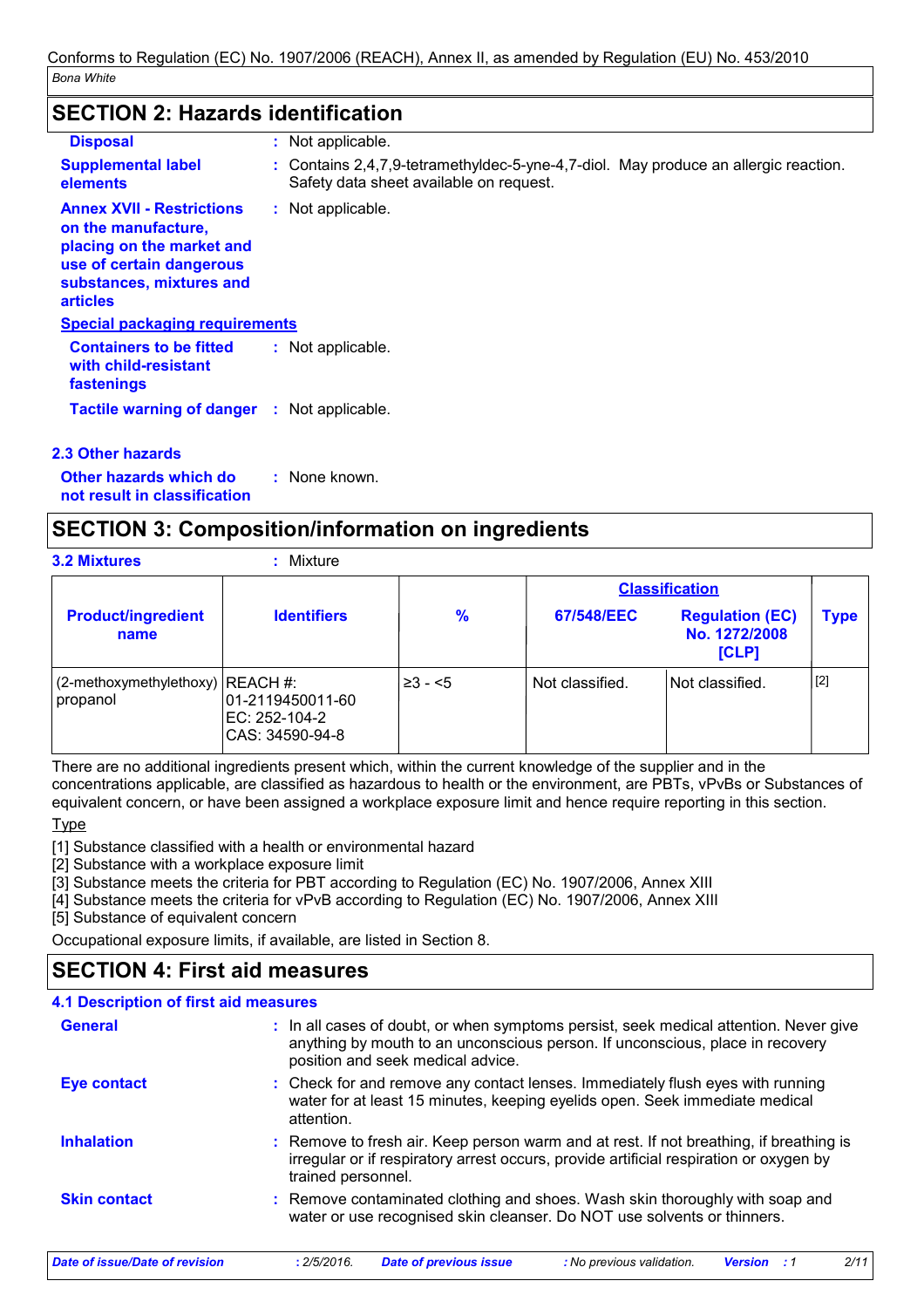### **SECTION 4: First aid measures**

**Ingestion** 

: If swallowed, seek medical advice immediately and show the container or label. Keep person warm and at rest. Do NOT induce vomiting.

#### **Protection of first-aiders**

: No action shall be taken involving any personal risk or without suitable training.

### 4.2 Most important symptoms and effects, both acute and delayed

There are no data available on the mixture itself. The mixture is not classified as dangerous according to Directive 1999/45/EC and its amendments.

Repeated or prolonged contact with the mixture may cause removal of natural fat from the skin, resulting in nonallergic contact dermatitis and absorption through the skin.

If splashed in the eyes, the liquid may cause irritation and reversible damage.

This takes into account, where known, delayed and immediate effects and also chronic effects of components from short-term and long-term exposure by oral, inhalation and dermal routes of exposure and eye contact.

Contains 2.4.7.9-tetramethyldec-5-yne-4.7-diol. May produce an allergic reaction.

#### 4.3 Indication of any immediate medical attention and special treatment needed

| <b>Notes to physician</b>  | : Treat symptomatically. Contact poison treatment specialist immediately if large<br>quantities have been ingested or inhaled. |
|----------------------------|--------------------------------------------------------------------------------------------------------------------------------|
| <b>Specific treatments</b> | : No specific treatment.                                                                                                       |

See toxicological information (Section 11)

#### **SECTION 5: Firefighting measures** 5.1 Extinguishing media **Suitable extinguishing** : Recommended: alcohol-resistant foam,  $CO<sub>2</sub>$ , powders, water spray. media **Unsuitable extinguishing** : Do not use water jet. media 5.2 Special hazards arising from the substance or mixture **Hazards from the** : Fire will produce dense black smoke. Exposure to decomposition products may cause a health hazard. substance or mixture : Decomposition products may include the following materials: carbon monoxide, **Hazardous thermal** carbon dioxide, smoke, oxides of nitrogen. decomposition products **5.3 Advice for firefighters Special protective actions** : Cool closed containers exposed to fire with water. Do not release runoff from fire to for fire-fighters drains or watercourses. **Special protective** : Appropriate breathing apparatus may be required. equipment for fire-fighters

### **SECTION 6: Accidental release measures**

| 6.1 Personal precautions, protective equipment and emergency procedures |              |                                               |                                                                                                                                                                      |                |           |      |
|-------------------------------------------------------------------------|--------------|-----------------------------------------------|----------------------------------------------------------------------------------------------------------------------------------------------------------------------|----------------|-----------|------|
| For non-emergency<br>personnel                                          | and $8.$     |                                               | : Avoid breathing vapour or mist. Refer to protective measures listed in sections 7                                                                                  |                |           |      |
| For emergency responders                                                |              | information in "For non-emergency personnel". | If specialised clothing is required to deal with the spillage, take note of any<br>information in Section 8 on suitable and unsuitable materials. See also the       |                |           |      |
| <b>6.2 Environmental</b><br><b>precautions</b>                          | regulations. |                                               | : Do not allow to enter drains or watercourses. If the product contaminates lakes,<br>rivers, or sewers, inform the appropriate authorities in accordance with local |                |           |      |
| <b>Date of issue/Date of revision</b>                                   | : 2/5/2016.  | <b>Date of previous issue</b>                 | : No previous validation.                                                                                                                                            | <b>Version</b> | $\cdot$ 1 | 3/11 |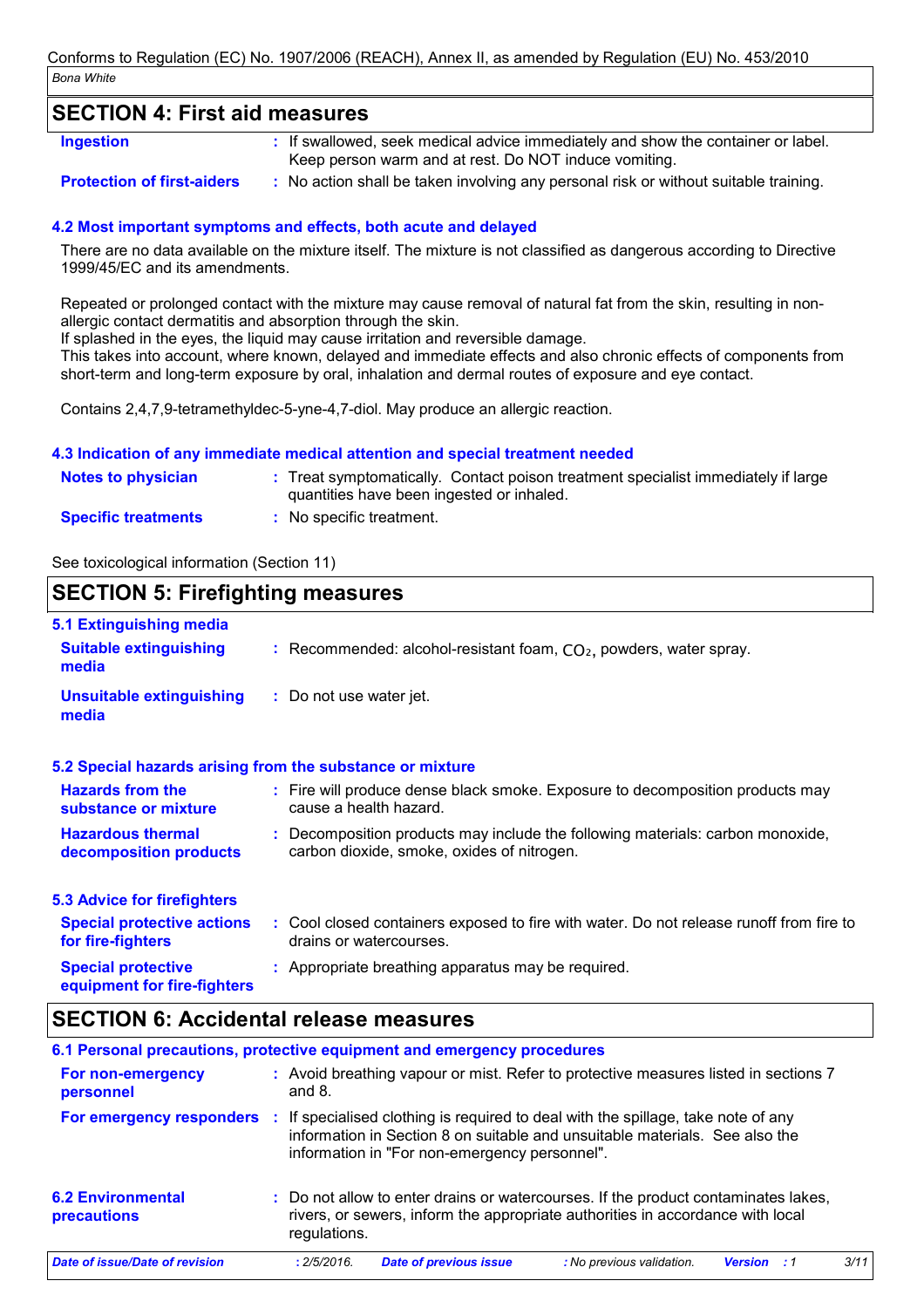# **SECTION 6: Accidental release measures**

| <b>6.3 Methods and material</b><br>for containment and<br>cleaning up | : Contain and collect spillage with non-combustible, absorbent material e.g. sand,<br>earth, vermiculite or diatomaceous earth and place in container for disposal<br>according to local regulations (see Section 13). Preferably clean with a detergent.<br>Avoid using solvents. |
|-----------------------------------------------------------------------|------------------------------------------------------------------------------------------------------------------------------------------------------------------------------------------------------------------------------------------------------------------------------------|
| 6.4 Reference to other<br><b>sections</b>                             | : See Section 1 for emergency contact information.<br>See Section 8 for information on appropriate personal protective equipment.<br>See Section 13 for additional waste treatment information.                                                                                    |

# **SECTION 7: Handling and storage**

The information in this section contains generic advice and guidance. The list of Identified Uses in Section 1 should be consulted for any available use-specific information provided in the Exposure Scenario(s).

: Avoid contact with skin and eyes. Avoid inhalation of vapour, spray or mist. **7.1 Precautions for safe** Eating, drinking and smoking should be prohibited in areas where this material is handling handled, stored and processed. Put on appropriate personal protective equipment (see Section 8). Never use pressure to empty. Container is not a pressure vessel. Always keep in containers made from the same material as the original one. Comply with the health and safety at work laws. Do not allow to enter drains or watercourses.

### 7.2 Conditions for safe storage, including any incompatibilities

Store in accordance with local regulations.

#### Notes on joint storage

Keep away from: oxidising agents, strong alkalis, strong acids.

Additional information on storage conditions

Observe label precautions. Store in a dry, cool and well-ventilated area. Keep away from heat and direct sunlight. Keep container tightly closed.

No smoking. Prevent unauthorised access. Containers that have been opened must be carefully resealed and kept upright to prevent leakage.

### 7.3 Specific end use(s)

: Not available. **Recommendations Industrial sector specific** : Not available. **solutions** 

# **SECTION 8: Exposure controls/personal protection**

The information in this section contains generic advice and quidance. Information is provided based on typical anticipated uses of the product. Additional measures might be required for bulk handling or other uses that could significantly increase worker exposure or environmental releases.

### **8.1 Control parameters**

**Occupational exposure limits** 

| <b>Product/ingredient name</b>                | <b>Exposure limit values</b>                                                                                                                                                                                                                                                                                                                                                                                                                                                                                                                                                                        |  |  |  |  |
|-----------------------------------------------|-----------------------------------------------------------------------------------------------------------------------------------------------------------------------------------------------------------------------------------------------------------------------------------------------------------------------------------------------------------------------------------------------------------------------------------------------------------------------------------------------------------------------------------------------------------------------------------------------------|--|--|--|--|
| (2-methoxymethylethoxy)propanol               | EU OEL (Europe, 12/2009). Absorbed through skin. Notes: list<br>of indicative occupational exposure limit values<br>TWA: 50 ppm 8 hours.<br>TWA: 308 mg/m <sup>3</sup> 8 hours.                                                                                                                                                                                                                                                                                                                                                                                                                     |  |  |  |  |
| <b>Recommended monitoring</b><br>procedures   | If this product contains ingredients with exposure limits, personal, workplace<br>atmosphere or biological monitoring may be required to determine the effectiveness<br>of the ventilation or other control measures and/or the necessity to use respiratory<br>protective equipment. Reference should be made to monitoring standards, such as<br>the following: European Standard EN 689 (Workplace atmospheres - Guidance for<br>the assessment of exposure by inhalation to chemical agents for comparison with<br>limit values and measurement strategy) European Standard EN 14042 (Workplace |  |  |  |  |
| Date of issue/Date of revision<br>: 2/5/2016. | <b>Date of previous issue</b><br>4/11<br>: No previous validation.<br><b>Version</b>                                                                                                                                                                                                                                                                                                                                                                                                                                                                                                                |  |  |  |  |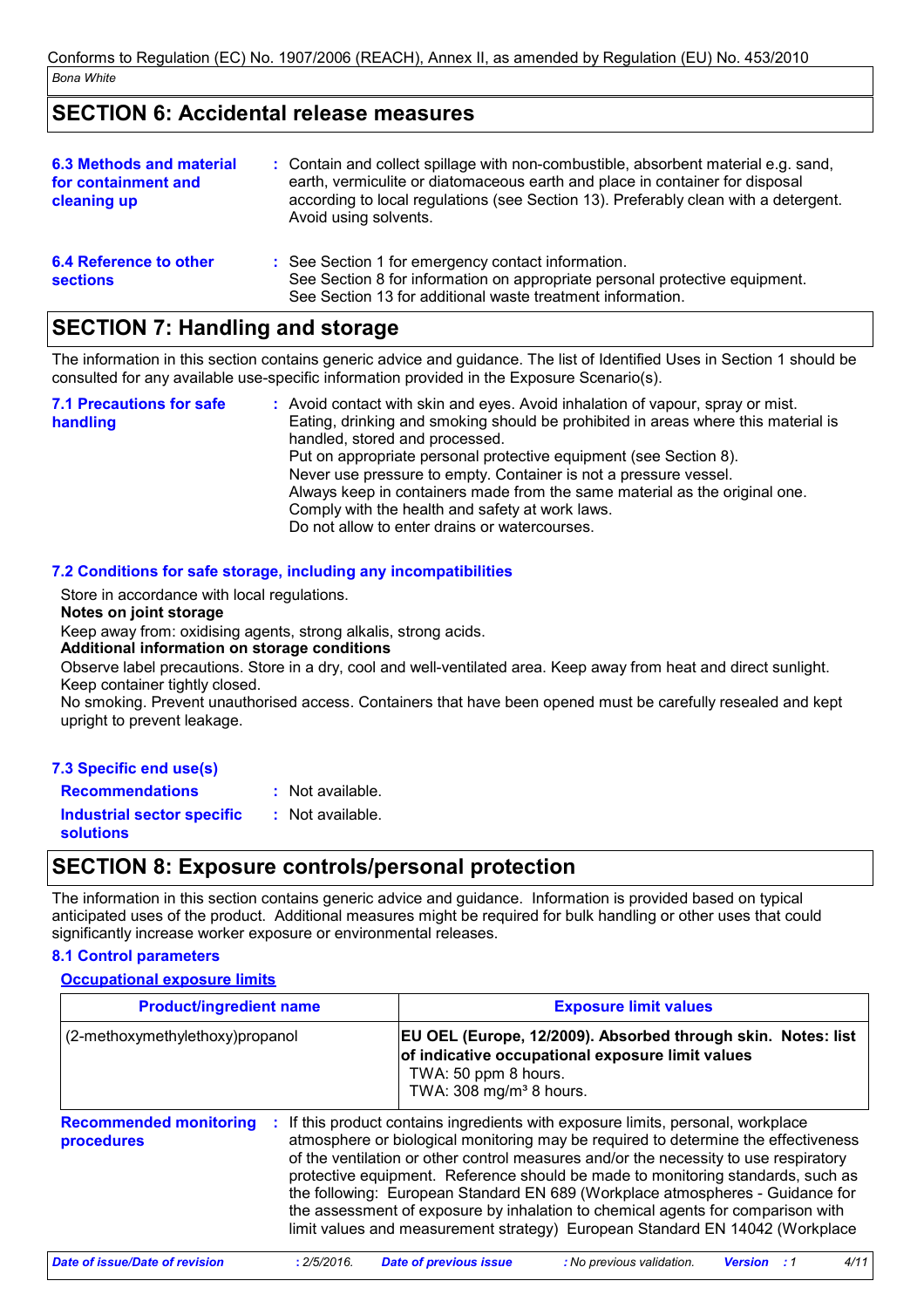# **SECTION 8: Exposure controls/personal protection**

|                                                                            | atmospheres - Guide for the application and use of procedures for the assessment<br>of exposure to chemical and biological agents) European Standard EN 482<br>(Workplace atmospheres - General requirements for the performance of procedures<br>for the measurement of chemical agents) Reference to national guidance<br>documents for methods for the determination of hazardous substances will also be<br>required.                                                                                                                                                                                                                                                                                                        |
|----------------------------------------------------------------------------|----------------------------------------------------------------------------------------------------------------------------------------------------------------------------------------------------------------------------------------------------------------------------------------------------------------------------------------------------------------------------------------------------------------------------------------------------------------------------------------------------------------------------------------------------------------------------------------------------------------------------------------------------------------------------------------------------------------------------------|
| <b>DNELS/DMELS</b><br>No DNELs/DMELs available.                            |                                                                                                                                                                                                                                                                                                                                                                                                                                                                                                                                                                                                                                                                                                                                  |
| <b>PNECs</b>                                                               |                                                                                                                                                                                                                                                                                                                                                                                                                                                                                                                                                                                                                                                                                                                                  |
| No PNECs available                                                         |                                                                                                                                                                                                                                                                                                                                                                                                                                                                                                                                                                                                                                                                                                                                  |
| <b>8.2 Exposure controls</b>                                               |                                                                                                                                                                                                                                                                                                                                                                                                                                                                                                                                                                                                                                                                                                                                  |
| <b>Appropriate engineering</b><br><b>controls</b>                          | : Provide adequate ventilation. Where reasonably practicable, this should be<br>achieved by the use of local exhaust ventilation and good general extraction. If<br>these are not sufficient to maintain concentrations of particulates and solvent<br>vapours below the OEL, suitable respiratory protection must be worn.                                                                                                                                                                                                                                                                                                                                                                                                      |
| <b>Individual protection measures</b>                                      |                                                                                                                                                                                                                                                                                                                                                                                                                                                                                                                                                                                                                                                                                                                                  |
| <b>Hygiene measures</b>                                                    | : Wash hands, forearms and face thoroughly after handling chemical products, before<br>eating, smoking and using the lavatory and at the end of the working period.<br>Appropriate techniques should be used to remove potentially contaminated clothing.<br>Wash contaminated clothing before reusing. Ensure that eyewash stations and<br>safety showers are close to the workstation location.                                                                                                                                                                                                                                                                                                                                |
| <b>Eye/face protection</b>                                                 | : Use safety eyewear designed to protect against splash of liquids.                                                                                                                                                                                                                                                                                                                                                                                                                                                                                                                                                                                                                                                              |
| <b>Skin protection</b>                                                     |                                                                                                                                                                                                                                                                                                                                                                                                                                                                                                                                                                                                                                                                                                                                  |
| <b>Hand protection</b>                                                     |                                                                                                                                                                                                                                                                                                                                                                                                                                                                                                                                                                                                                                                                                                                                  |
| combination of chemicals.<br>replacement must be followed.<br>maintenance. | There is no one glove material or combination of materials that will give unlimited resistance to any individual or<br>The breakthrough time must be greater than the end use time of the product.<br>The instructions and information provided by the glove manufacturer on use, storage, maintenance and<br>Gloves should be replaced regularly and if there is any sign of damage to the glove material.<br>Always ensure that gloves are free from defects and that they are stored and used correctly.<br>The performance or effectiveness of the glove may be reduced by physical/chemical damage and poor<br>Barrier creams may help to protect the exposed areas of the skin but should not be applied once exposure has |
| occurred.                                                                  |                                                                                                                                                                                                                                                                                                                                                                                                                                                                                                                                                                                                                                                                                                                                  |
| <b>Gloves</b>                                                              | : For prolonged or repeated handling, use the following type of gloves:                                                                                                                                                                                                                                                                                                                                                                                                                                                                                                                                                                                                                                                          |
|                                                                            | Recommended: nitrile rubber                                                                                                                                                                                                                                                                                                                                                                                                                                                                                                                                                                                                                                                                                                      |
|                                                                            | The recommendation for the type or types of glove to use when handling this<br>product is based on information from the following source:                                                                                                                                                                                                                                                                                                                                                                                                                                                                                                                                                                                        |
|                                                                            | The user must check that the final choice of type of glove selected for handling this<br>product is the most appropriate and takes into account the particular conditions of<br>use, as included in the user's risk assessment.                                                                                                                                                                                                                                                                                                                                                                                                                                                                                                  |
| <b>Body protection</b>                                                     | : Personnel should wear antistatic clothing made of natural fibres or of high-<br>temperature-resistant synthetic fibres.                                                                                                                                                                                                                                                                                                                                                                                                                                                                                                                                                                                                        |
| <b>Other skin protection</b>                                               | : Appropriate footwear and any additional skin protection measures should be<br>selected based on the task being performed and the risks involved and should be<br>approved by a specialist before handling this product.                                                                                                                                                                                                                                                                                                                                                                                                                                                                                                        |
|                                                                            |                                                                                                                                                                                                                                                                                                                                                                                                                                                                                                                                                                                                                                                                                                                                  |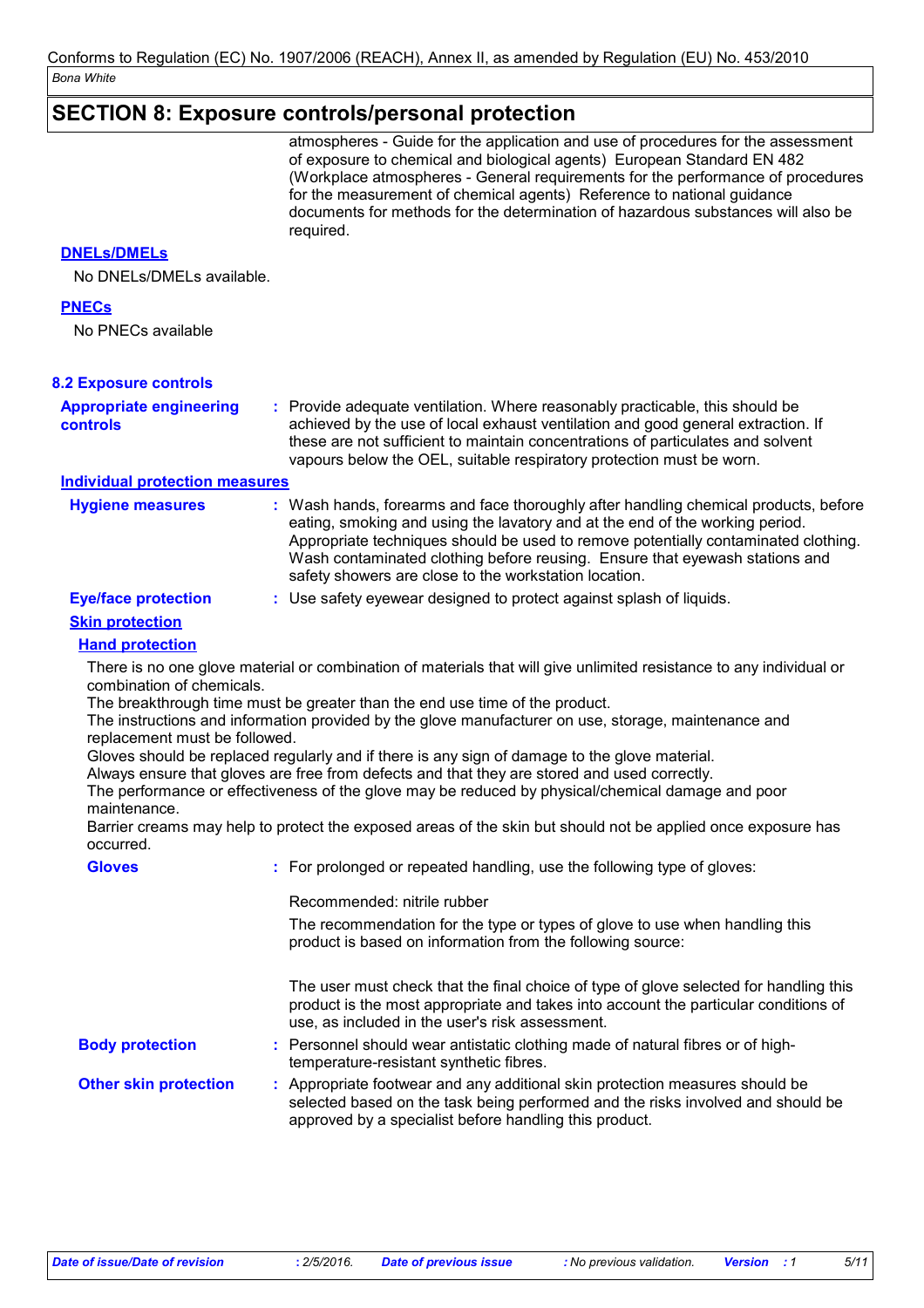# $|\mathsf{SECTION\ 8}\colon \mathsf{Exposure\ controls/personal\ protection}$

| <b>Respiratory protection</b>                    |   | : If workers are exposed to concentrations above the exposure limit, they must use<br>appropriate, certified respirators.                                                                                                                                                                                             |
|--------------------------------------------------|---|-----------------------------------------------------------------------------------------------------------------------------------------------------------------------------------------------------------------------------------------------------------------------------------------------------------------------|
|                                                  |   | Dry sanding, flame cutting and/or welding of the dry paint film will give rise to dust<br>and/or hazardous fumes. Wet sanding/flatting should be used wherever possible. If<br>exposure cannot be avoided by the provision of local exhaust ventilation, suitable<br>respiratory protective equipment should be used. |
| <b>Environmental exposure</b><br><b>controls</b> | ÷ | Do not allow to enter drains or watercourses.                                                                                                                                                                                                                                                                         |

# **SECTION 9: Physical and chemical properties**

| 9.1 Information on basic physical and chemical properties |    |                                                                      |  |
|-----------------------------------------------------------|----|----------------------------------------------------------------------|--|
| <b>Appearance</b>                                         |    |                                                                      |  |
| <b>Physical state</b>                                     |    | : Liquid.                                                            |  |
| <b>Colour</b>                                             |    | White.                                                               |  |
| <b>Odour</b>                                              |    | Not available.                                                       |  |
| <b>Odour threshold</b>                                    |    | Not applicable.                                                      |  |
| pH                                                        | ÷. | 8                                                                    |  |
| <b>Melting point/freezing point</b>                       |    | Not available.                                                       |  |
| <b>Initial boiling point and</b><br>boiling range         |    | Not available.                                                       |  |
| <b>Flash point</b>                                        |    | : Not available.                                                     |  |
| <b>Evaporation rate</b>                                   |    | Not available.                                                       |  |
| <b>Flammability (solid, gas)</b>                          |    | Not applicable.                                                      |  |
| <b>Upper/lower flammability or</b><br>explosive limits    |    | : Not applicable.                                                    |  |
| <b>Vapour pressure</b>                                    |    | : Not available.                                                     |  |
| <b>Vapour density</b>                                     |    | Not available.                                                       |  |
| <b>Relative density</b>                                   | ÷. | 1.04                                                                 |  |
| <b>Solubility(ies)</b>                                    |    | Easily soluble in the following materials: cold water and hot water. |  |
| <b>Partition coefficient: n-octanol/</b><br>water         | ÷. | Not applicable.                                                      |  |
| <b>Auto-ignition temperature</b>                          |    | : Not available.                                                     |  |
| <b>Decomposition temperature</b>                          |    | Not applicable.                                                      |  |
| <b>Viscosity</b>                                          |    | Not available.                                                       |  |
| <b>Explosive properties</b>                               |    | Not available.                                                       |  |
| <b>Oxidising properties</b>                               |    | Not available.                                                       |  |

### 9.2 Other information

 $\Gamma$ 

No additional information.

| <b>SECTION 10: Stability and reactivity</b> |                                                                                                         |  |  |  |
|---------------------------------------------|---------------------------------------------------------------------------------------------------------|--|--|--|
| <b>10.1 Reactivity</b>                      | : No specific test data related to reactivity available for this product or its ingredients.            |  |  |  |
| <b>10.2 Chemical stability</b>              | : Stable under recommended storage and handling conditions (see Section 7).                             |  |  |  |
| 10.3 Possibility of<br>hazardous reactions  | : Under normal conditions of storage and use, hazardous reactions will not occur.                       |  |  |  |
| <b>10.4 Conditions to avoid</b>             | : When exposed to high temperatures may produce hazardous decomposition<br>products.                    |  |  |  |
| Date of issue/Date of revision              | 6/11<br><b>Date of previous issue</b><br>: No previous validation.<br>: 2/5/2016.<br><b>Version</b> : 1 |  |  |  |

┑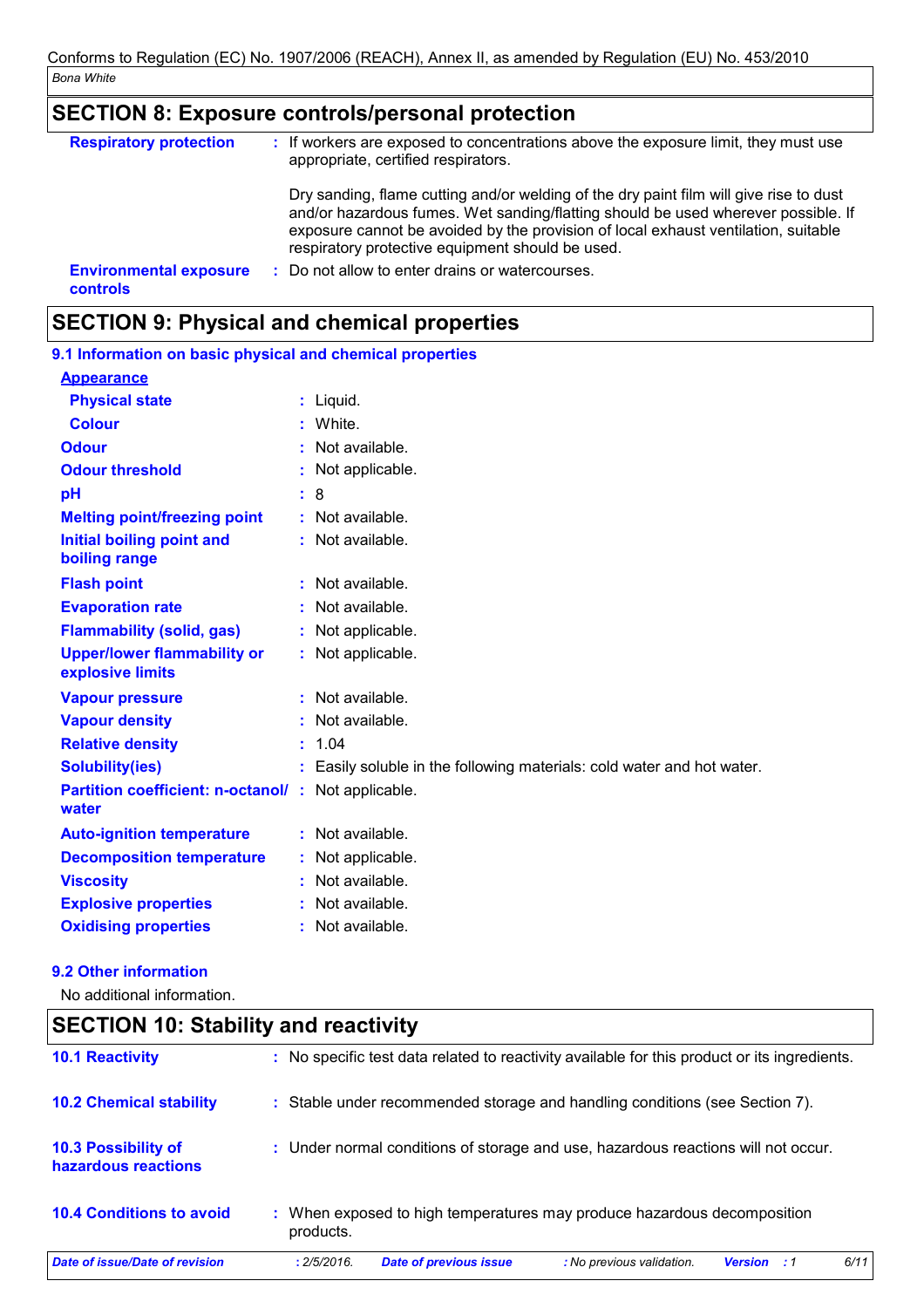# **SECTION 10: Stability and reactivity**

| <b>10.5 Incompatible materials</b>              | ÷. | Keep away from the following materials to prevent strong exothermic reactions:<br>oxidising agents, strong alkalis, strong acids. |
|-------------------------------------------------|----|-----------------------------------------------------------------------------------------------------------------------------------|
| <b>10.6 Hazardous</b><br>decomposition products |    | : Under normal conditions of storage and use, hazardous decomposition products<br>should not be produced.                         |

# **SECTION 11: Toxicological information**

### 11.1 Information on toxicological effects

There are no data available on the mixture itself. The mixture is not classified as dangerous according to Directive 1999/45/EC and its amendments.

Repeated or prolonged contact with the mixture may cause removal of natural fat from the skin, resulting in nonallergic contact dermatitis and absorption through the skin.

If splashed in the eyes, the liquid may cause irritation and reversible damage.

This takes into account, where known, delayed and immediate effects and also chronic effects of components from short-term and long-term exposure by oral, inhalation and dermal routes of exposure and eye contact.

Contains 2,4,7,9-tetramethyldec-5-yne-4,7-diol. May produce an allergic reaction.

#### **Acute toxicity**

| <b>Product/ingredient name</b>                  | <b>Result</b> | <b>Species</b> | <b>Dose</b> | <b>Exposure</b> |
|-------------------------------------------------|---------------|----------------|-------------|-----------------|
| $(2$ -methoxymethylethoxy)<br><i>I</i> propanol | ILD50 Dermal  | Rabbit         | 9500 mg/kg  |                 |
|                                                 | LD50 Oral     | Rat            | 15130 mg/kg |                 |

**Conclusion/Summary** : Not available.

### **Acute toxicity estimates**

Not available.

### **Irritation/Corrosion**

| <b>Product/ingredient name</b>                            | <b>Result</b>        | <b>Species</b> | <b>Score</b>   | <b>Exposure</b>                 | <b>Observation</b> |  |
|-----------------------------------------------------------|----------------------|----------------|----------------|---------------------------------|--------------------|--|
| (2-methoxymethylethoxy)<br>propanol                       | Eyes - Mild irritant | Human          |                | 8 milligrams                    |                    |  |
|                                                           | Eyes - Mild irritant | Rabbit         | $\blacksquare$ | 24 hours 500                    |                    |  |
|                                                           | Skin - Mild irritant | Rabbit         |                | milligrams<br>500<br>milligrams |                    |  |
| <b>Conclusion/Summary</b>                                 | : Not available.     |                |                |                                 |                    |  |
| <b>Sensitisation</b>                                      |                      |                |                |                                 |                    |  |
| <b>Conclusion/Summary</b>                                 | : Not available.     |                |                |                                 |                    |  |
| <b>Mutagenicity</b>                                       |                      |                |                |                                 |                    |  |
| <b>Conclusion/Summary</b>                                 | $:$ Not available.   |                |                |                                 |                    |  |
| <b>Carcinogenicity</b>                                    |                      |                |                |                                 |                    |  |
| <b>Conclusion/Summary</b>                                 | : Not available.     |                |                |                                 |                    |  |
| <b>Reproductive toxicity</b>                              |                      |                |                |                                 |                    |  |
| <b>Conclusion/Summary</b>                                 | : Not available.     |                |                |                                 |                    |  |
| <b>Teratogenicity</b>                                     |                      |                |                |                                 |                    |  |
| <b>Conclusion/Summary</b><br>: Not available.             |                      |                |                |                                 |                    |  |
| <b>Specific target organ toxicity (single exposure)</b>   |                      |                |                |                                 |                    |  |
| Not available.                                            |                      |                |                |                                 |                    |  |
| <b>Specific target organ toxicity (repeated exposure)</b> |                      |                |                |                                 |                    |  |
| Not available.                                            |                      |                |                |                                 |                    |  |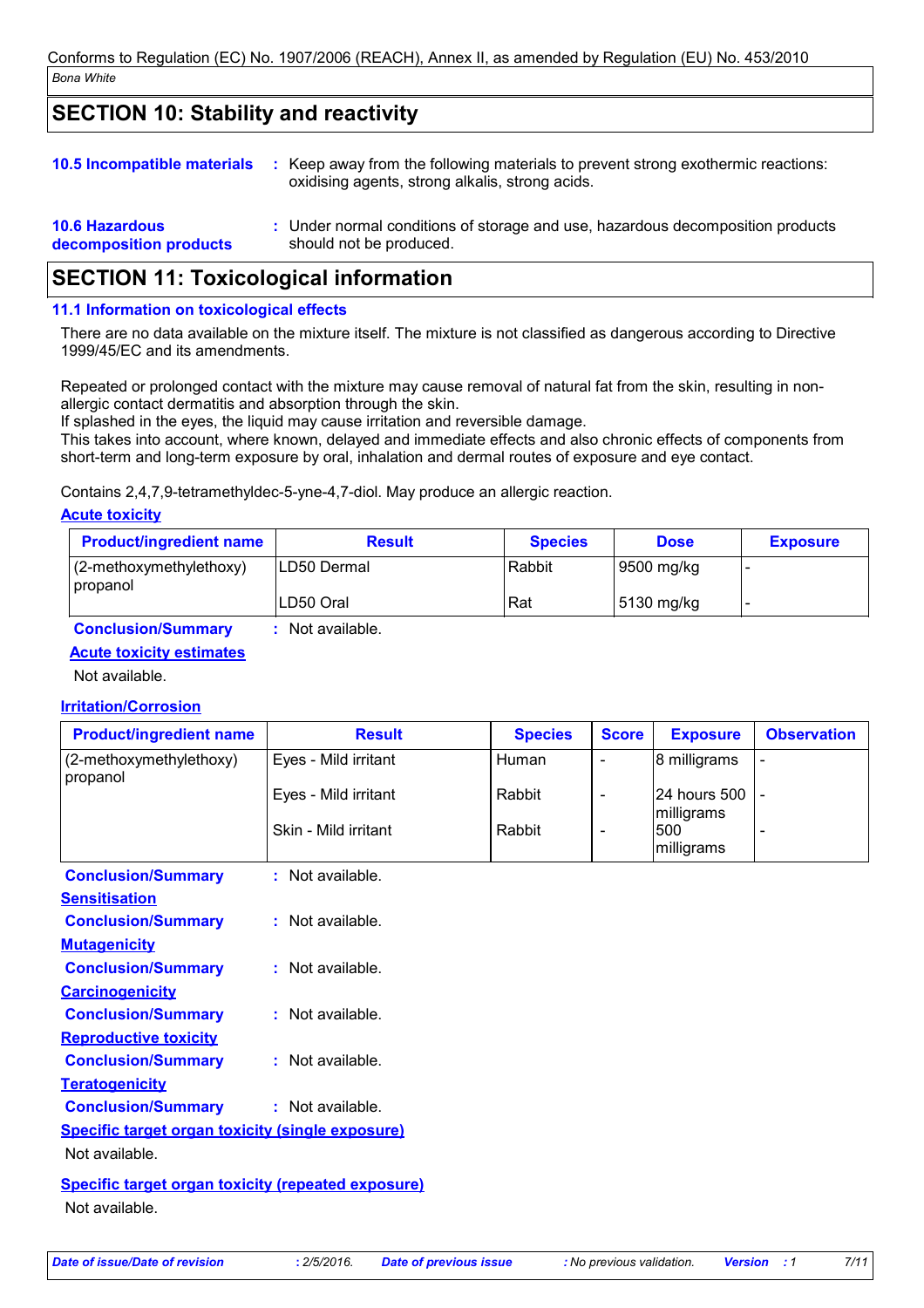## **SECTION 11: Toxicological information**

### **Aspiration hazard**

Not available.

**Other information** : Not available.

# **SECTION 12: Ecological information**

### **12.1 Toxicity**

There are no data available on the mixture itself. Do not allow to enter drains or watercourses.

The mixture has been assessed following the conventional method of the Dangerous Preparations Directive 1999/45/EC and is not classified as dangerous for the environment.

| <b>Product/ingredient name</b>      | <b>Result</b>                                                          | <b>Species</b>           | <b>Exposure</b>                     |
|-------------------------------------|------------------------------------------------------------------------|--------------------------|-------------------------------------|
| (2-methoxymethylethoxy)<br>propanol | Acute EC50 1919 mg/l<br>Acute LC50 >969 mg/l<br>Acute LC50 >10000 mg/l | Daphnia<br>Algae<br>Fish | 148 hours<br>196 hours<br>196 hours |
|                                     | .                                                                      |                          |                                     |

**Conclusion/Summary** 

: Not available.

### 12.2 Persistence and degradability

| <b>Conclusion/Summary</b>             | Not available.           |                   |                         |
|---------------------------------------|--------------------------|-------------------|-------------------------|
| <b>Product/ingredient name</b>        | <b>Aquatic half-life</b> | <b>Photolysis</b> | <b>Biodegradability</b> |
| $(2-methoxymethylethoxy)$<br>propanol |                          |                   | l Readilv               |

### **12.3 Bioaccumulative potential**

| <b>Product/ingredient name</b>         | <b>LogP</b> <sub>ow</sub> | <b>BCF</b> | <b>Potential</b> |
|----------------------------------------|---------------------------|------------|------------------|
| $(2$ -methoxymethylethoxy)<br>propanol | 0.004                     |            | <b>I</b> low     |

| <b>12.4 Mobility in soil</b>                            |                  |
|---------------------------------------------------------|------------------|
| <b>Soil/water partition</b><br><b>coefficient (Koc)</b> | : Not available. |
| <b>Mobility</b>                                         | : Not available. |
| 12.5 Results of PRT and vPvR assessment                 |                  |

|            | <u>iziv incound of Ferrain vi ve addedingin</u> |
|------------|-------------------------------------------------|
| <b>PBT</b> | : Not applicable.                               |
| vPvB       | : Not applicable.                               |

12.6 Other adverse effects : No known significant effects or critical hazards.

# **SECTION 13: Disposal considerations**

The information in this section contains generic advice and quidance. The list of Identified Uses in Section 1 should be consulted for any available use-specific information provided in the Exposure Scenario(s).

### **13.1 Waste treatment methods**

**Product**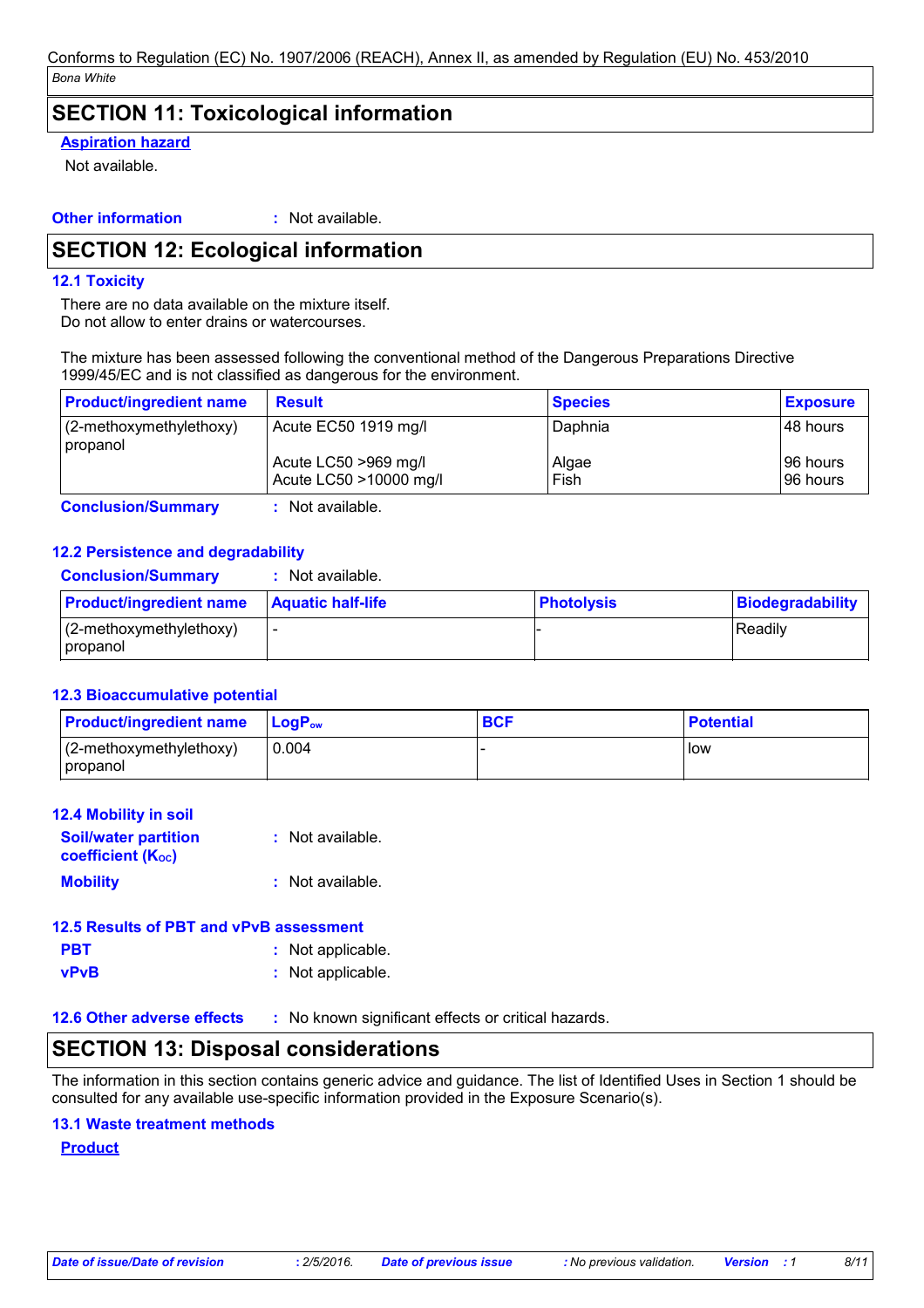### **SECTION 13: Disposal considerations**

| <b>Methods of disposal</b>     | : The generation of waste should be avoided or minimised wherever possible.<br>Disposal of this product, solutions and any by-products should at all times comply<br>with the requirements of environmental protection and waste disposal legislation<br>and any regional local authority requirements. Dispose of surplus and non-<br>recyclable products via a licensed waste disposal contractor. Waste should not be<br>disposed of untreated to the sewer unless fully compliant with the requirements of<br>all authorities with jurisdiction. |
|--------------------------------|------------------------------------------------------------------------------------------------------------------------------------------------------------------------------------------------------------------------------------------------------------------------------------------------------------------------------------------------------------------------------------------------------------------------------------------------------------------------------------------------------------------------------------------------------|
| <b>Hazardous waste</b>         | : Within the present knowledge of the supplier, this product is not regarded as<br>hazardous waste, as defined by EU Directive 91/689/EEC.                                                                                                                                                                                                                                                                                                                                                                                                           |
| <b>Disposal considerations</b> | : Do not allow to enter drains or watercourses.<br>Dispose of according to all federal, state and local applicable regulations.<br>If this product is mixed with other wastes, the original waste product code may no<br>longer apply and the appropriate code should be assigned.<br>For further information, contact your local waste authority.                                                                                                                                                                                                   |

### European waste catalogue (EWC)

The European Waste Catalogue classification of this product, when disposed of as waste, is:

| <b>Waste code</b>              | <b>Waste designation</b>                                                                                                                                                                                                                                                                                                                |                                                                                                                                                                                                          |  |
|--------------------------------|-----------------------------------------------------------------------------------------------------------------------------------------------------------------------------------------------------------------------------------------------------------------------------------------------------------------------------------------|----------------------------------------------------------------------------------------------------------------------------------------------------------------------------------------------------------|--|
| 08 01 12                       | waste paint and varnish other than those mentioned in 08 01 11                                                                                                                                                                                                                                                                          |                                                                                                                                                                                                          |  |
| <b>Packaging</b>               |                                                                                                                                                                                                                                                                                                                                         |                                                                                                                                                                                                          |  |
| <b>Methods of disposal</b>     |                                                                                                                                                                                                                                                                                                                                         | : The generation of waste should be avoided or minimised wherever possible. Waste<br>packaging should be recycled. Incineration or landfill should only be considered<br>when recycling is not feasible. |  |
| <b>Disposal considerations</b> | : Using information provided in this safety data sheet, advice should be obtained from<br>the relevant waste authority on the classification of empty containers.<br>Empty containers must be scrapped or reconditioned.<br>Dispose of containers contaminated by the product in accordance with local or<br>national legal provisions. |                                                                                                                                                                                                          |  |
| <b>Type of packaging</b>       |                                                                                                                                                                                                                                                                                                                                         | European waste catalogue (EWC)                                                                                                                                                                           |  |
| Plastic bottles or jugs        | 15 01 02                                                                                                                                                                                                                                                                                                                                | plastic packaging                                                                                                                                                                                        |  |
| <b>Special precautions</b>     |                                                                                                                                                                                                                                                                                                                                         | : This material and its container must be disposed of in a safe way. Empty containers<br>or liners may retain some product residues. Avoid dispersal of spilt material and                               |  |

runoff and contact with soil, waterways, drains and sewers.

# **SECTION 14: Transport information**

|                                           | <b>ADR/RID</b>           | <b>ADN</b>               | <b>IMDG</b>    | <b>IATA</b>    |
|-------------------------------------------|--------------------------|--------------------------|----------------|----------------|
| 14.1 UN number                            | Not regulated.           | Not regulated.           | Not regulated. | Not regulated. |
| 14.2 UN proper<br>shipping name           | $\blacksquare$           | $\overline{\phantom{a}}$ |                |                |
| <b>14.3 Transport</b><br>hazard class(es) | $\blacksquare$           |                          |                |                |
| 14.4 Packing<br>group                     | $\overline{\phantom{a}}$ |                          |                |                |
| 14.5<br><b>Environmental</b><br>hazards   | No.                      | No.                      | No.            | No.            |
| <b>Additional</b><br>information          | -                        |                          |                | -              |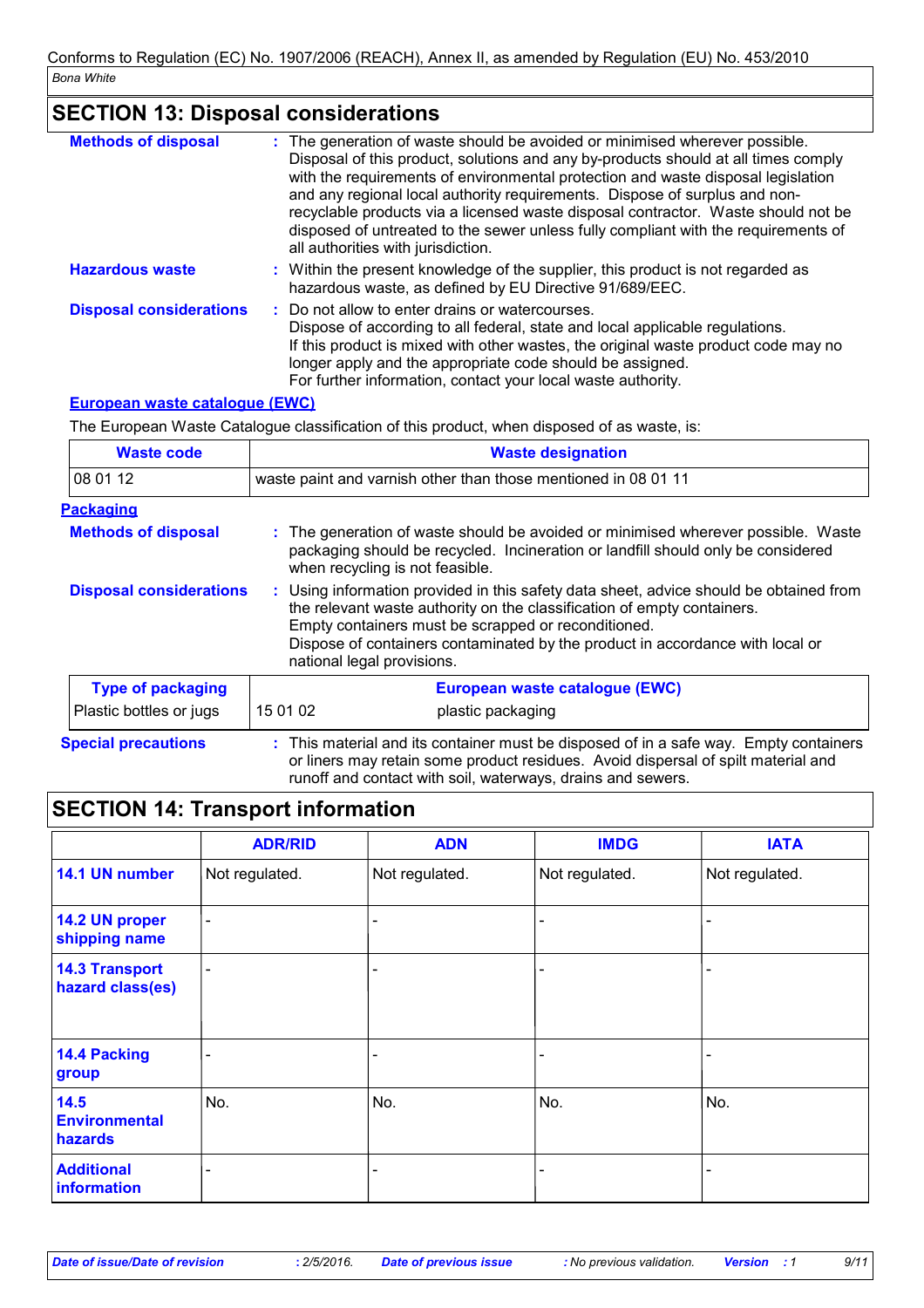| <b>SECTION 14: Transport information</b>                                                                             |                                                                                                                                                                                                                                                                                                     |  |  |  |  |
|----------------------------------------------------------------------------------------------------------------------|-----------------------------------------------------------------------------------------------------------------------------------------------------------------------------------------------------------------------------------------------------------------------------------------------------|--|--|--|--|
| user                                                                                                                 | 14.6 Special precautions for : Transport within user's premises: always transport in closed containers that are<br>upright and secure. Ensure that persons transporting the product know what to do in<br>the event of an accident or spillage.                                                     |  |  |  |  |
| <b>14.7 Transport in bulk</b><br>according to Annex II of<br><b>MARPOL 73/78 and the IBC</b><br><b>Code</b>          | : Not available.                                                                                                                                                                                                                                                                                    |  |  |  |  |
| <b>SECTION 15: Regulatory information</b>                                                                            |                                                                                                                                                                                                                                                                                                     |  |  |  |  |
|                                                                                                                      | 15.1 Safety, health and environmental regulations/legislation specific for the substance or mixture                                                                                                                                                                                                 |  |  |  |  |
| EU Requlation (EC) No. 1907/2006 (REACH)                                                                             |                                                                                                                                                                                                                                                                                                     |  |  |  |  |
|                                                                                                                      | <b>Annex XIV - List of substances subject to authorisation</b>                                                                                                                                                                                                                                      |  |  |  |  |
| <b>Annex XIV</b>                                                                                                     |                                                                                                                                                                                                                                                                                                     |  |  |  |  |
| None of the components are listed.                                                                                   |                                                                                                                                                                                                                                                                                                     |  |  |  |  |
| <b>Substances of very high concern</b>                                                                               |                                                                                                                                                                                                                                                                                                     |  |  |  |  |
| None of the components are listed.<br><b>Annex XVII - Restrictions</b>                                               | : Not applicable.                                                                                                                                                                                                                                                                                   |  |  |  |  |
| on the manufacture,<br>placing on the market<br>and use of certain<br>dangerous substances,<br>mixtures and articles |                                                                                                                                                                                                                                                                                                     |  |  |  |  |
| <b>Other EU regulations</b>                                                                                          |                                                                                                                                                                                                                                                                                                     |  |  |  |  |
| <b>VOC</b>                                                                                                           | : The provisions of Directive 2004/42/EC on VOC apply to this product. Refer to the<br>product label and/or technical data sheet for further information.                                                                                                                                           |  |  |  |  |
| <b>VOC for Ready-for-Use</b><br><b>Mixture</b>                                                                       | : 2004/42/EC - IIA/i: 140g/l (2010). <= 140g/l VOC.                                                                                                                                                                                                                                                 |  |  |  |  |
| <b>Europe inventory</b>                                                                                              | : Not determined.                                                                                                                                                                                                                                                                                   |  |  |  |  |
| <b>Seveso II Directive</b>                                                                                           |                                                                                                                                                                                                                                                                                                     |  |  |  |  |
|                                                                                                                      | This product is not controlled under the Seveso II Directive.                                                                                                                                                                                                                                       |  |  |  |  |
| <b>Industrial use</b>                                                                                                | : The information contained in this safety data sheet does not constitute the user's<br>own assessment of workplace risks, as required by other health and safety<br>legislation. The provisions of the national health and safety at work regulations apply<br>to the use of this product at work. |  |  |  |  |
| <b>International regulations</b>                                                                                     |                                                                                                                                                                                                                                                                                                     |  |  |  |  |
|                                                                                                                      | <b>Chemical Weapon Convention List Schedules I, II &amp; III Chemicals</b>                                                                                                                                                                                                                          |  |  |  |  |
| Not listed.                                                                                                          |                                                                                                                                                                                                                                                                                                     |  |  |  |  |
| <b>Montreal Protocol (Annexes A, B, C, E)</b><br>Not listed.                                                         |                                                                                                                                                                                                                                                                                                     |  |  |  |  |
| <b>Stockholm Convention on Persistent Organic Pollutants</b>                                                         |                                                                                                                                                                                                                                                                                                     |  |  |  |  |
| Not listed.                                                                                                          |                                                                                                                                                                                                                                                                                                     |  |  |  |  |
| <b>Rotterdam Convention on Prior Inform Consent (PIC)</b>                                                            |                                                                                                                                                                                                                                                                                                     |  |  |  |  |
| Not listed.                                                                                                          |                                                                                                                                                                                                                                                                                                     |  |  |  |  |
| <b>UNECE Aarhus Protocol on POPs and Heavy Metals</b>                                                                |                                                                                                                                                                                                                                                                                                     |  |  |  |  |
| Not listed.                                                                                                          |                                                                                                                                                                                                                                                                                                     |  |  |  |  |
| <b>International lists</b>                                                                                           |                                                                                                                                                                                                                                                                                                     |  |  |  |  |
| <b>National inventory</b>                                                                                            |                                                                                                                                                                                                                                                                                                     |  |  |  |  |
| <b>Australia</b>                                                                                                     | : Not determined.                                                                                                                                                                                                                                                                                   |  |  |  |  |
| <b>Canada</b>                                                                                                        | : Not determined.                                                                                                                                                                                                                                                                                   |  |  |  |  |